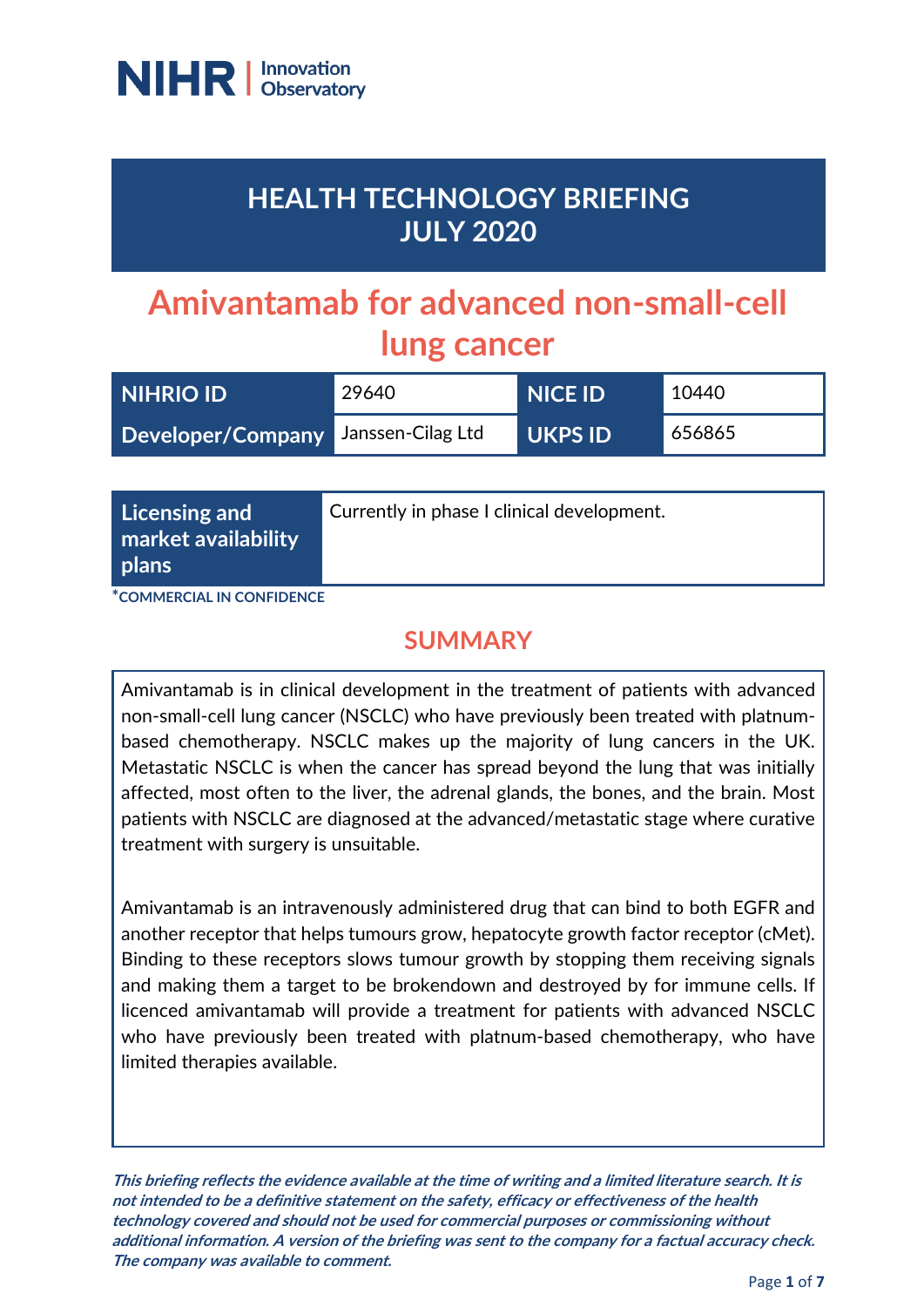### **PROPOSED INDICATION**

Treatment of adult patients with locally advanced or metastatic non-small cell lung cancer (NSCLC) after failure of platinum-based chemotherapy.<sup>1</sup>

# **TECHNOLOGY**

#### **DESCRIPTION**

Amivantamab (JNJ-61186372) is a human bispecific antibody that targets both EGFR and hepatocyte growth factor receptor (HGFR or cMet). Upon administration, it targets and binds to wild-type or certain mutant forms of both EGFR and cMet that are expressed on cancer cells, preventing receptor phosphorylation. This prevents activation of both EGFR and cMetmediated signalling pathways. Additionally, this binding results in degradation of receptors, further inhibiting these signalling pathways. Amivantamab may also cause antibody dependent cellular cytotoxicity. All of these mechanisms result in the inhibition of tumour cell proliferation.<sup>2</sup> As amivantamab binds to the extracellular portion of the receptor, it has activity against all known EGFR- tyrosine kinase mutant receptor forms. This is particularly important for tumours bearing exon 20 insertions as they are not typically bound by the EGFR tyrosine kinase inhibitors (TKIs) used to treat the more common EGFR-TK mutations.<sup>3,4</sup>

In the phase I clinical trial (NCT02609776), amivantamab 140mg was administered to patients via IV infusion once weekly during cycle 1 and once every 2 weeks during subsequent cycles. Treatment cycles were 28 days long.<sup>1</sup> The dosing schedule is 1050 mg, with an adjustment to 1400 mg for subjects  $>80$  kg body weight.<sup>1</sup>

#### **INNOVATION AND/OR ADVANTAGES**

Amivantamab, as a bispecific antibody, targets both EGFR and cMet and therefore inhibits resistance pathways, allowing for improved treatment outcomes.<sup>3</sup> This is an advantage as bispecific antibodies show greater antitumor efficacy compared to a combination of monospecific monoclonal antibodies via potential synergistic effects, and they increase selectivity by simultaneous targeting of both receptors, favouring overexpressing cells as a consequence of avidity effects.<sup>5</sup> Furthermore as an antibody amivantamab binds the the extracellular receptor domain and thus has activity against EGFR-TK mutations that are resistant to EGFR TKI therapy.<sup>3</sup> This is particularly important for tumours bearing exon 20 insertions as they are not typically bound by the EGFR TKIs used to treat the more common EGFR-TK mutations.<sup>6</sup> In a phase I trial amivantamab demonstrated robust and durable antitumor activity in patients with Exon 20 insertion disease, with a manageable safety profile.<sup>7</sup>

#### **DEVELOPMENT STATUS AND/OR REGULATORY DESIGNATIONS**

This product is not licensed for any other cancer indications in the EU/UK.

In March 2020 amivantamab was granted U.S. Food and Drug Administration (FDA) Breakthrough Therapy Designation for the treatment of NSCLC.<sup>8</sup>

## **PATIENT GROUP**

**DISEASE BACKGROUND**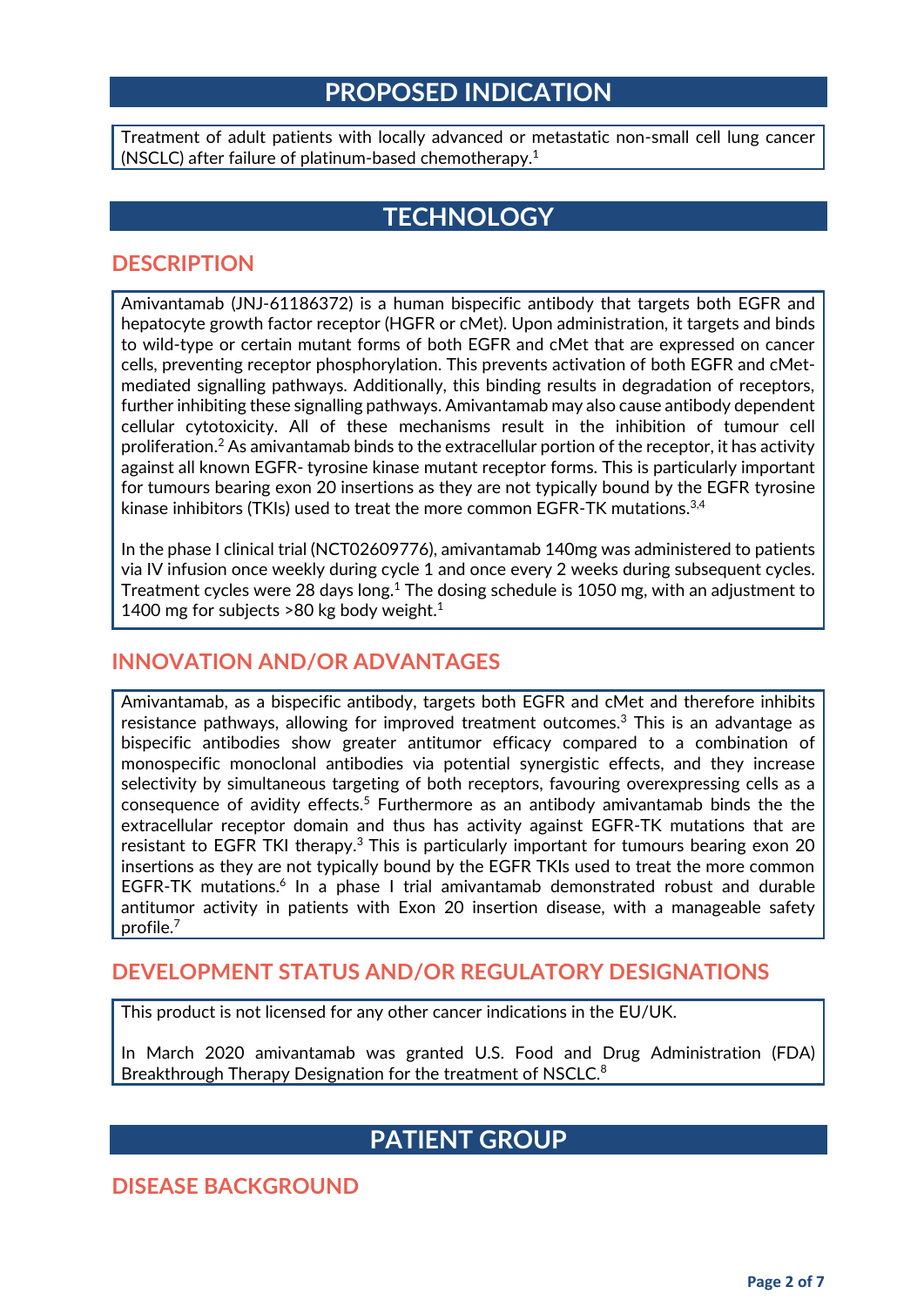Lung cancer is classified into two main types: small-cell lung cancer (SCLC) or non-small-cell lung cancer (NSCLC). NSCLC comprises approximately 80 to 85% of lung cancers in the UK. There are three common types of NSCLC; adenocarcinoma (the most common type which starts in the mucus making glands in the lining of the airways), squamous cell cancer (develops in the flat cells that cover the surface of the airways and tends to grow near the centre of the lung) and large cell carcinoma (cancer cells which appear large and round under the microscope).<sup>9</sup> Metastatic cancer has spread, either to both lungs, the chest or beyond.<sup>10</sup>

Tobacco smoking remains the main cause of lung cancer and the geographical and temporal patterns of the disease largely reflect tobacco consumption during the previous decades. Both smoking prevention and smoking cessation can lead to a reduction in a large fraction of lung cancers. In countries with active tobacco control measures, the incidence of lung cancer has begun to decline in men and is reaching a plateau for women. An increase in the proportion of NSCLC in never-smokers has been observed, especially in Asian countries. These new epidemiological data have resulted in 'non-smoking-associated lung cancer' being considered a distinct disease entity, where specific molecular and genetic tumour characteristics have been identified.<sup>11</sup>

Several other factors have been described as lung cancer risk factors including; exposure to radiation certain chemicals (e.g. asbestos, silica and diesel engine exhaust fumes) and previous lung disease (e.g. tuberculosis and COPD). Other factors include family history of lung cancer and certain genetic mutations.<sup>12</sup>

Symptoms of lung cancer include a persistent cough (which may be more painful, have a different sound or bring up coloured mucus), shortness of breath, coughing up blood, aches and pains in the chest or shoulder, loss of appetite, weight loss and fatigue. $13,14$ 

#### **CLINICAL NEED AND BURDEN OF DISEASE**

Primary lung cancer remains the most common malignancy after non-melanocytic skin cancer, and deaths from lung cancer exceed those from any other malignancy worldwide.<sup>11</sup> Lung cancer is the third most common cancer in the UK, accounting for 13% of all new cancer cases in 2017. There are around 48,000 new lung cancer cases in the UK yearly. $^{15}$ 

In 2018/19 there were 107,010 hospital admissions with primary diagnosis malignant neoplasm of bronchus and lung (ICD-10 code C34), and 128,985 finished consultant episodes (FCEs), resulting in 249,196 FCE bed days.<sup>16</sup>

Survival rates for lung cancer depend on at which stage of disease the cancer is identified.<sup>15</sup> In England between 2013 and 2017, the age-standardised net lung cancer survival for stage IV (metastatic) was 19.3% at one year and 2.9% at five years.<sup>17</sup> In England and Wales in 2018 there were 29,604 deaths with malignant neoplasm of bronchus and lung (ICD-10 codes C34) recorded as the underlying cause.<sup>18</sup>

# **PATIENT TREATMENT PATHWAY**

#### **TREATMENT PATHWAY**

Treatment of NSCLC depends on the stage of the cancer and the general health of the patient. The main treatment options for stage I, II and III NSCLC are surgery, chemotherapy and radiotherapy. At stage IV NSCLC, treatment aims to control the cancer for as long as possible and help with symptoms. Treatment generally include chemotherapy, targeted drugs, radiotherapy and symptom control treatment.<sup>19</sup>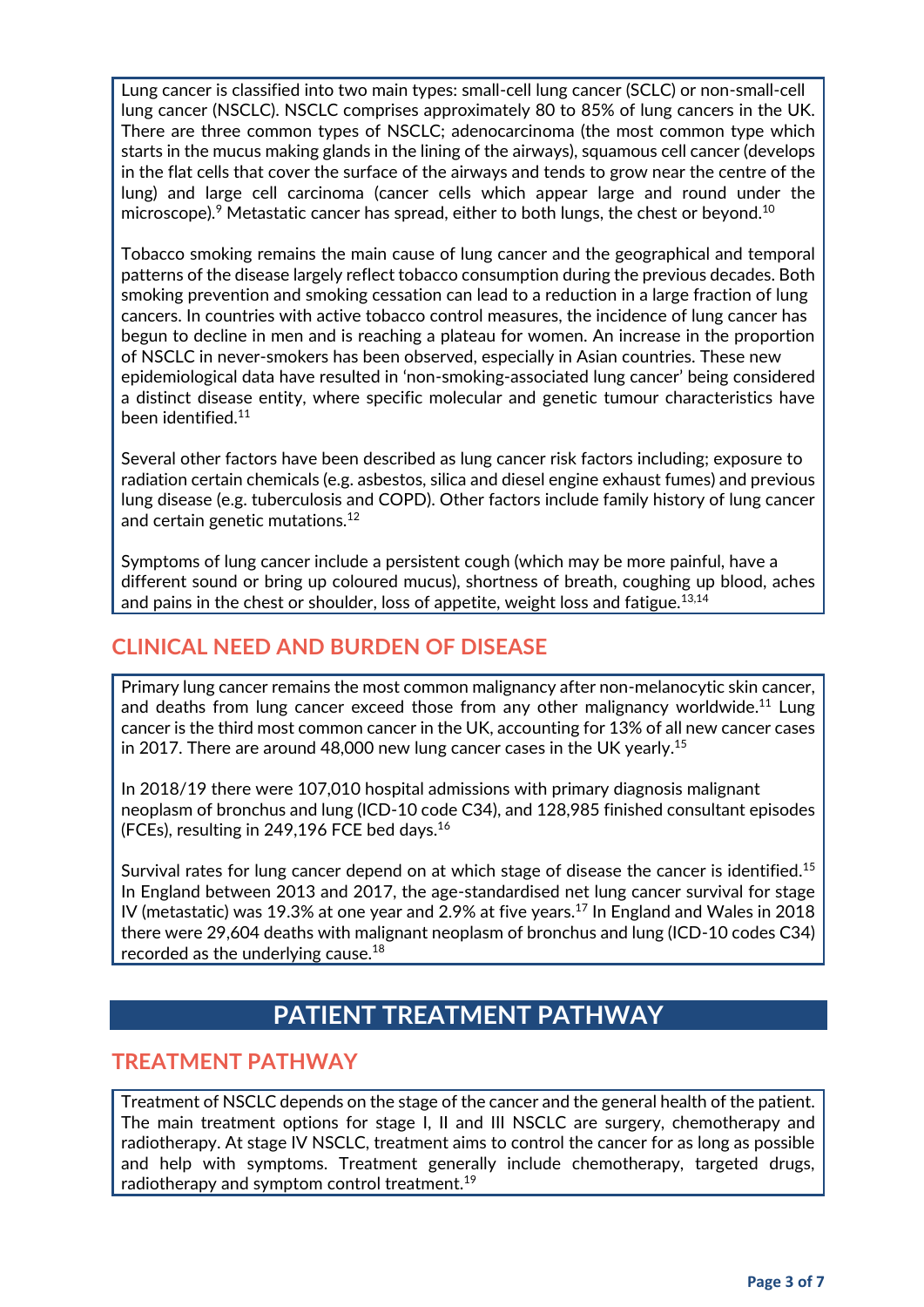#### **CURRENT TREATMENT OPTIONS**

NICE has recommended the following treatment for NSCLC after progression on chemotherapy: 20

- Atezolizumab
- Nivolumab
- Pembrolizumab
- Nintedanib with docetaxel
- Docetaxel monotherapy

#### **PLACE OF TECHNOLOGY**

If licenced amivantamab will provide a treatment for patients with advanced NSCLC who have progressed on chemotherapy and have few effective therapies available.

# **CLINICAL TRIAL INFORMATION**

| <b>Trial</b>        | CHRYSALIS, NCT02609776; A Phase 1, First-in-Human, Open-Label,<br>Dose Escalation Study of JNJ-61186372, a Human Bispecific EGFR and<br>cMet Antibody, in Subjects With Advanced Non-Small Cell Lung Cancer<br><b>Phase I - Recruiting</b><br>Location(s): 3 EU countries, UK, United States, Canada and other<br>countries.<br>Primary completion date: March 30, 2021                                                                           |
|---------------------|---------------------------------------------------------------------------------------------------------------------------------------------------------------------------------------------------------------------------------------------------------------------------------------------------------------------------------------------------------------------------------------------------------------------------------------------------|
| <b>Trial design</b> | Non-randomised, open label, parallel assignment.                                                                                                                                                                                                                                                                                                                                                                                                  |
| <b>Population</b>   | N=460, aged 18 years and older, histologically or cytologically confirmed<br>non-small cell lung cancer (NSCLC) that is metastatic or unresectable,<br>EGFR mutated disease, either progressed after or be ineligible for prior<br>standard of care therapy.                                                                                                                                                                                      |
| Intervention(s)     | Part 1: Amivantamab monotherapy + combination dose escalations<br>Part 2: Amivantamab monotherapy + combination dose expansion                                                                                                                                                                                                                                                                                                                    |
| Comparator(s)       | None                                                                                                                                                                                                                                                                                                                                                                                                                                              |
| Outcome(s)          | Primary Outcome Measure(s):<br>Part 1: Number of Participants With Dose Limiting Toxicity (DLT)<br>$\bullet$<br>[Time Frame: Up to Day 28]<br>Part 2: Number of Participants With Adverse Events (AEs) and Serious<br>$\bullet$<br>AEs [Time Frame: Screening up to follow-up $(30 + 7)$ days after the<br>last dose)]                                                                                                                            |
|                     | Part 2: Overall Response Rate (ORR) [Time Frame: Up to End of<br>$\bullet$<br>Treatment Follow (EOT) Up Period (30 [+7] days after the last dose)]<br>Part 2: Duration of Response (DOR) [Time Frame: Up to EOT Follow<br>$\bullet$<br>Up Period $(30 + 7)$ days after the last dose)]<br>Part 2: Percentage of Participants With Clinical<br><b>Benefit</b><br>$\bullet$<br>[Time Frame: Up to EOT Follow Up Period (30 [+7] days after the last |
|                     | dose)]<br>Concentration<br>(Ctrough)<br>JNJ-61186372<br>Trough<br>Serum<br>of<br>$\bullet$<br>[Time Frame: Up to EOT (30 days after last dose)]                                                                                                                                                                                                                                                                                                   |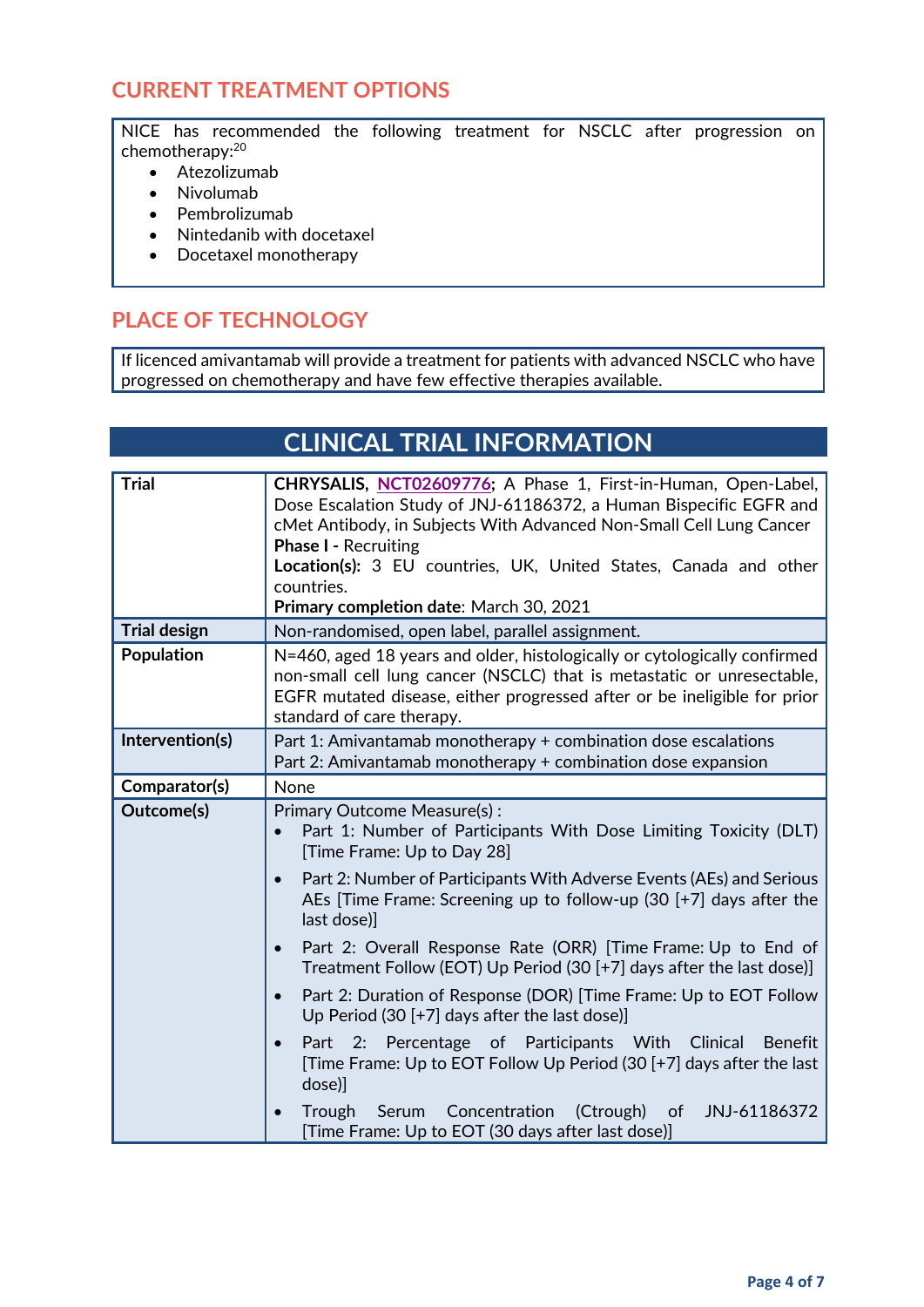|                           | Area Under the Curve From Time Zero to End of Dosing Interval<br>$\bullet$<br>(AUCtau) of JNJ-61186372 [Time Frame: Up to EOT (30 days after<br>last dose)]<br>See trial for full list.                                                                                                                                                                                                                                                                                                                                                                                                                                                                                                                                                                                           |
|---------------------------|-----------------------------------------------------------------------------------------------------------------------------------------------------------------------------------------------------------------------------------------------------------------------------------------------------------------------------------------------------------------------------------------------------------------------------------------------------------------------------------------------------------------------------------------------------------------------------------------------------------------------------------------------------------------------------------------------------------------------------------------------------------------------------------|
| <b>Results (efficacy)</b> | Among the 39 response-evaluable patients, with a median follow-up<br>of 4 months (1-26), the overall response rate ( $\ge$ partial response [PR])<br>was 36% (95% Cl, 21-53), and 41% (95% Cl, 24-61) for the 29<br>patients who had prior platinum based chemotherapy (PBCT).<br>The clinical benefit rate ( $\geq$ PR or stable disease $\geq$ 11 weeks) was 67%<br>for response-evaluable patients and 72% for patients who had prior<br>PBCT.<br>Among all 14 responders, median duration of response was 10<br>months $(1-16)$ , with ongoing responses in 9 patients at data cutoff.<br>Median progression-free survival was 8.3 months (95% CI, 3.0-14.8)<br>for response-evaluable pts and 8.6 months (95% Cl, 3.7-14.8) for<br>patients who had prior PBCT. <sup>7</sup> |
| <b>Results (safety)</b>   | In the 50 patients harbouring exon20ins mutations treated at the<br>$\bullet$<br>RP2D, the most common adverse events (AEs) reported were rash<br>(72%), infusion related reaction (60%), and paronychia (34%).<br>Additional EGFR-related AEs included stomatitis (16%), pruritus<br>$(14%)$ , and diarrhoea $(6%)$ . <sup>7</sup>                                                                                                                                                                                                                                                                                                                                                                                                                                               |

# **ESTIMATED COST**

The cost of amivantamab is not yet known.

# **RELEVANT GUIDANCE**

#### **NICE GUIDANCE**

- NICE technology appraisal guidance in development. Cimavax for treating wild-type EGFR-positive non-small-cell lung cancer (GID-TA10225). Expected publication to be confirmed.
- NICE technology appraisal guidance. Atezolizumab for treating locally advanced or metastatic non-small-cell lung cancer after chemotherapy (TA520). May 2018.
- NICE technology appraisal guidance. Nintedanib for previously treated locally advanced, metastatic, or locally recurrent non-small-cell lung cancer (TA347). July 2015.
- NICE clinical guideline. Lung cancer: diagnosis and management (CG121). March 2019.
- NICE quality standard. Lung cancer in adults (QS17). Updated March 2019.
- NICE Diagnostics guidance. EGFR‑TK mutation testing in adults with locally advanced or metastatic non-small-cell lung cancer (DG8). August 2013.

#### **NHS ENGLAND (POLICY/COMMISSIONING) GUIDANCE**

• NHS England. 2013/14 NHS Standard Contract for Cancer: Chemotherapy (Adult). B15/S/a.

#### **OTHER GUIDANCE**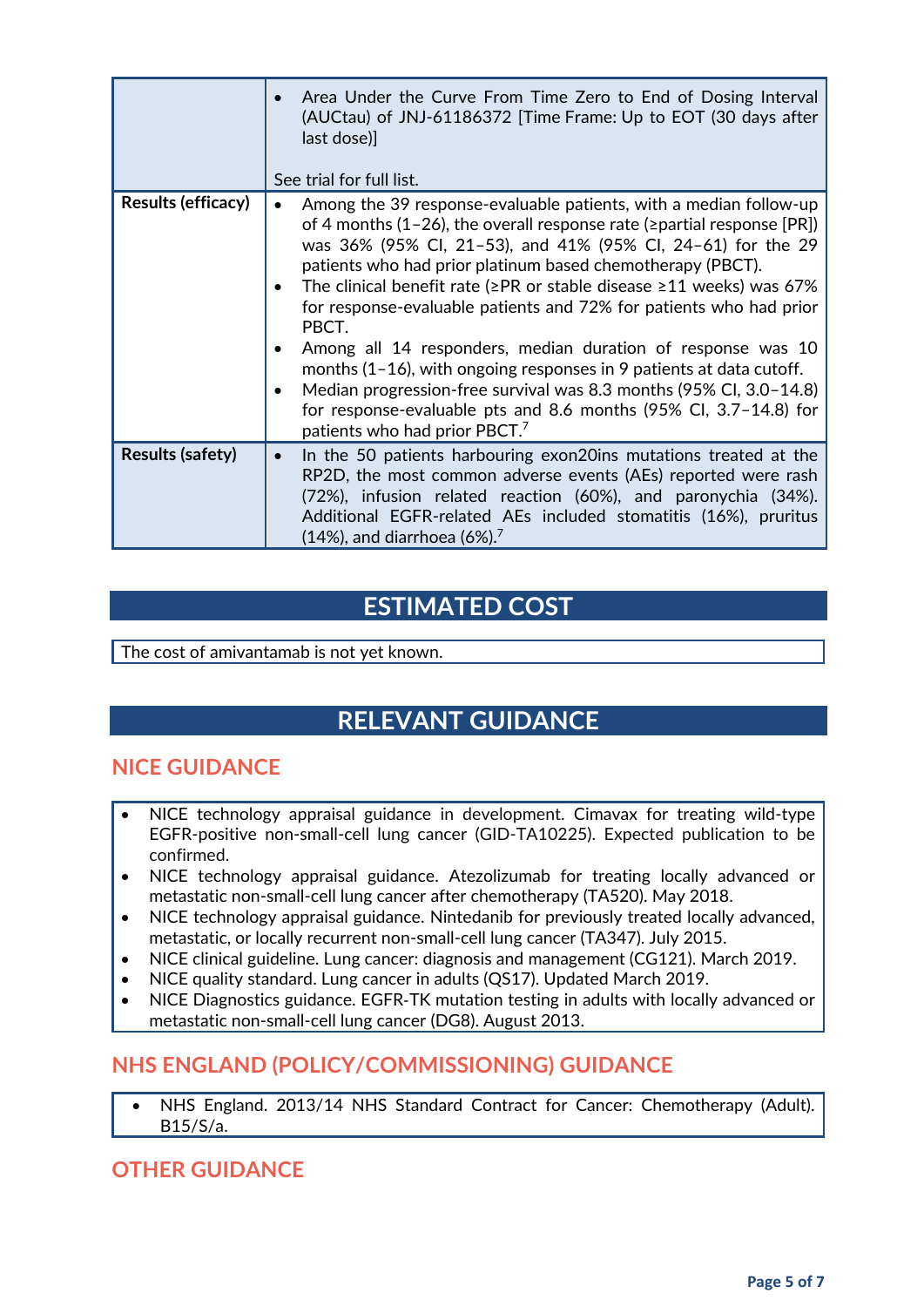- National Comprehensive Cancer Network (NCCN). Non–Small Cell Lung Cancer, Version 5.2017, NCCN Clinical Practice Guidelines in Oncology. 2017.<sup>21</sup>
- European Society for Medical Oncology. Metastatic non-small cell lung cancer: ESMO Clinical Practice Guidelines for diagnosis, treatment and follow-up. 2016.<sup>22</sup>
- European Society for Medical Oncology. ESMO Consensus Guidelines: Non-small-cell lung cancer first-line/second and further lines in advanced disease. 2014.<sup>23</sup>
- Scottish Intercollegiate Guidelines Network. Management of lung cancer (SIGN 137). 2014.<sup>24</sup>

# **ADDITIONAL INFORMATION**

This medicinal product could be considered a Tumour Agnostic Therapy (TAT) since EGFR and cMet, both upregulated or mutated in a variety of tumour cell types, play key roles in tumour cell proliferation.<sup>1</sup>

# **REFERENCES**

- 1 Clinicaltrials.gov. Study of JNJ-61186372, a Human Bispecific EGFR and cMet Antibody, in Participants With Advanced Non-Small Cell Lung Cancer. 2015. Available from: <https://clinicaltrials.gov/ct2/show/NCT02609776> [Accessed 29 July 2021].
- 2 National Cancer Institute. NCI Thesaurus: Anti-EGFR/c-Met Bispecific Antibody JNJ-61186372 (Code C124993). 2020. Available from: [https://ncit.nci.nih.gov/ncitbrowser/ConceptReport.jsp?dictionary=NCI%20Thesaurus&code=C](https://ncit.nci.nih.gov/ncitbrowser/ConceptReport.jsp?dictionary=NCI%20Thesaurus&code=C124993) [124993](https://ncit.nci.nih.gov/ncitbrowser/ConceptReport.jsp?dictionary=NCI%20Thesaurus&code=C124993) [Accessed 3 June 2020].
- 3 Moores SL, Chiu ML, Bushey BS, Chevalier K, Luistro L, Dorn K, et al. A Novel Bispecific Antibody Targeting EGFR and cMet Is Effective against EGFR Inhibitor–Resistant Lung Tumors. Cancer Research. 2016;76(13):3942. Available from: [https://doi.org/10.1158/0008-5472.CAN-](https://doi.org/10.1158/0008-5472.CAN-15-2833)[15-2833.](https://doi.org/10.1158/0008-5472.CAN-15-2833)
- 4 Vyse S, Huang PH. Targeting EGFR exon 20 insertion mutations in non-small cell lung cancer. Signal transduction and targeted therapy. 2019;4:5-. Available from: [https://doi.org/10.1038/s41392-019-0038-9.](https://doi.org/10.1038/s41392-019-0038-9)
- 5 Yun J, Lee SH, Kim SY, Jeong SY, Kim JH, Pyo KH, et al. Antitumor Activity of Amivantamab (JNJ-61186372), an EGFR-cMet Bispecific Antibody, in Diverse Models of EGFR Exon 20 Insertion-Driven NSCLC. Cancer Discov. 2020 May 15. Available from: [https://doi.org/10.1158/2159-8290.Cd-20-0116.](https://doi.org/10.1158/2159-8290.Cd-20-0116)
- 6 Grugan KD, Dorn K, Jarantow SW, Bushey BS, Pardinas JR, Laquerre S, et al. Fc-mediated activity of EGFR x c-Met bispecific antibody JNJ-61186372 enhanced killing of lung cancer cells. mAbs. 2017;9(1):114-26. Available from: [https://doi.org/10.1080/19420862.2016.1249079.](https://doi.org/10.1080/19420862.2016.1249079)
- 7 Park K-S, John T, Kim S-W, Lee J, Shu C, Kim D-S, et al. Amivantamab (JNJ-61186372), an anti-EGFR-MET bispecific antibody, in patients with EGFR exon 20 insertion (exon20ins)-mutated non-small cell lung cancer (NSCLC). Journal of Clinical Oncology. 2020 05/20;38:9512-. Available from[: https://doi.org/10.1200/JCO.2020.38.15\\_suppl.9512.](https://doi.org/10.1200/JCO.2020.38.15_suppl.9512)
- 8 Janssen. Janssen Announces U.S. FDA Breakthrough Therapy Designation Granted for JNJ-6372 for the Treatment of Non-Small Cell Lung Cancer. 2020. Available from: [https://www.jnj.com/janssen-announces-u-s-fda-breakthrough-therapy-designation-granted](https://www.jnj.com/janssen-announces-u-s-fda-breakthrough-therapy-designation-granted-for-jnj-6372-for-the-treatment-of-non-small-cell-lung-cancer)[for-jnj-6372-for-the-treatment-of-non-small-cell-lung-cancer](https://www.jnj.com/janssen-announces-u-s-fda-breakthrough-therapy-designation-granted-for-jnj-6372-for-the-treatment-of-non-small-cell-lung-cancer) [Accessed 3 June 2020].
- 9 Cancer Research UK. Types of lung cancer. 2020. Available from: <https://www.cancerresearchuk.org/about-cancer/lung-cancer/stages-types-grades/types> [Accessed 16 Mar 2020].
- 10 Cancer Research UK. Lung Cancer: Stage 4. 2020. Available from: [https://about](https://about-cancer.cancerresearchuk.org/about-cancer/lung-cancer/stages-types-grades/stage-4)[cancer.cancerresearchuk.org/about-cancer/lung-cancer/stages-types-grades/stage-4](https://about-cancer.cancerresearchuk.org/about-cancer/lung-cancer/stages-types-grades/stage-4) [Accessed 3 June 2020].
- 11 Planchard D, Popat S, Kerr K, Novello S, Smit EF, Faivre-Finn C, et al. Metastatic non-small cell lung cancer: ESMO Clinical Practice Guidelines for diagnosis, treatment and followup††FootnotesApproved by the ESMO Guidelines Committee: February 2002, last update September 2018. This publication supersedes the previously published version—Ann Oncol